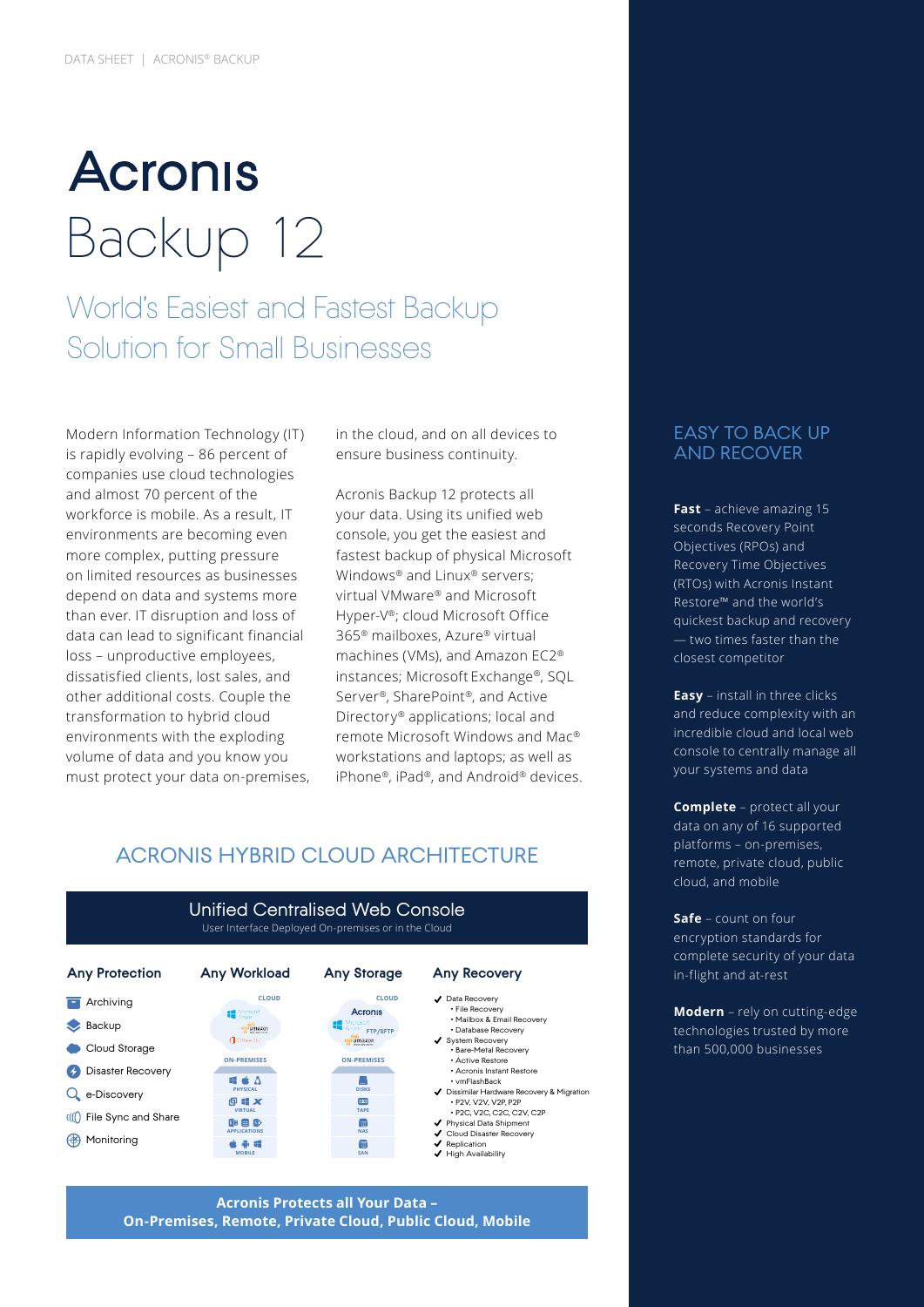# TRUSTED BACKUP

#### Disk-Imaging Technology

Save complete and reliable backup images to a variety of storage devices including local disks, network storage, and the cloud. Easily recover a complete image or selected files, folders, and applications.

## Business Application Protection

Protect Microsoft Office 365 mailboxes, Exchange, SQL Server, SharePoint, and Active Directory with consistent backups, quick recoveries, and granular recoveries of individual items such as emails or mailboxes.

# Cloud Workload Protection

Back up and recover major infrastructure-as-a-service (IaaS) cloud workloads and easily migrate between various clouds, virtual systems, and physical machines.

#### Virtual Server Protection

Back up and recover your Microsoft Hyper-V and VMware vSphere VMs and hosts. Migrate VMs between different hypervisors and to/from physical machines (P2V, V2V, V2P, and P2P) or the cloud.

# Workstation and Tablet Protection

Back up and recover Windows PCs/ tablets and Mac computers for complete protection of endpoints.

#### Mobile Device Backup

Back up and recover mobile devices – including iPhones, iPads, and Android phones/tablets.

### Acronis Instant Restore

Achieve RTOs as fast as 15 seconds by starting your backup directly from storage as a VMware or Hyper-V VM and eliminating data movement.

#### Centralised Web Management

Easily manage all physical, virtual, and cloud machines locally or remotely using the unified, touch-friendly, web-based management console, deployed onpremises or in the cloud. Assign backup plans to one or more machines, review status updates, and receive alerts – all from a single console.

#### Backup Replication

Replicate backup data between various storage locations, including the Acronis Cloud. Automatically copy the backups to a secondary storage location and define individual retention policies for both destinations.

# VMware VM Replication with WAN optimisation

Reduce VMware VM RTOs by maintaining a copy of your VM on a secondary site for quick failover and failback. Improve network performance with built-in WAN optimisation.

#### Acronis Universal Restore

Restore your Windows and Linux systems to dissimilar hardware, even virtual or cloud environments, or quickly recover your entire server onto bare metal and minimise expensive downtime.

### Acronis vmFlashback

Quickly restore VMware or Hyper-V VMs by leveraging changed block tracking (CBT), including Windows Server 2016 Hyper-V resilient change tracking (RCT), and recovering only the data changed since the last backup.

### VMware ESXi Host Backup and Bare-Metal Recovery

Increase resilience by backing up your ESXi host and restoring the entire system to the same or dissimilar hardware.

# ONLY ACRONIS BACKUP 12

**Delivers cloud and onpremise data protection** for small businesses, providing a unified web console to back up and recover all individual workloads

#### **Includes Acronis Instant**

**Restore**, which reduces RTOs to seconds by running any physical or virtual Windows or Linux system backup as a VMware or Hyper-V virtual machine (VM)

#### **Backs up on-premise physical and virtual systems**,

as well as Microsoft Office 365 mailboxes, Microsoft Azure VMs, and Amazon EC2 instances for complete protection of your entire IT infrastructure

#### **Protects VMware ESXi and Microsoft Hyper-V hosts** (not just VMs) and recovers them to dissimilar hardware for complete protection of your virtual infrastructure

#### **Protects every user by**

**backing up** Windows PCs and tablets, Mac computers, iPad, iPhone, and Android devices

#### **Gives you complete control**

over the location of your data, systems, and backups ensuring that you always know where your company data is, even if it is stored in the cloud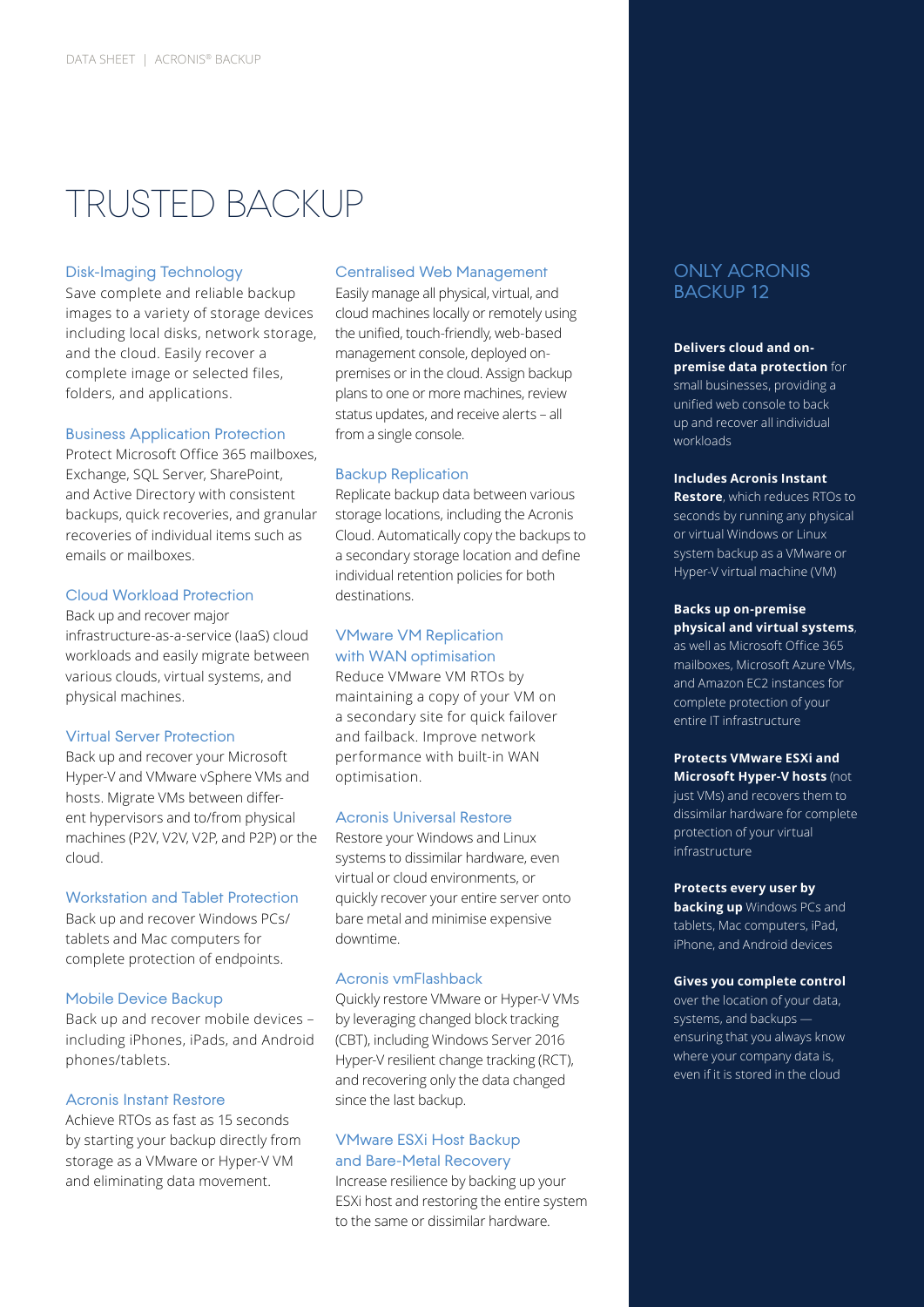# LICENSE OPTIONS

### Subscription Licenses

Easy and affordable options for complete data protection that eliminate capital expenditures. Subscription licenses provide the best return-on-investment (ROI) and include technical support and upgrades to new versions for the entire subscription period one-, two-, and three-year options to suit your business needs:

- **• Acronis Backup Server** Subscription License: Complete protection of physical servers or cloud workloads including supported applications.
- **• Acronis Backup Virtual Host** Subscription License: Complete protection of entire VMware ESX(i) or Hyper-V hosts, including an unlimited number of VMs and supported applications.
- **• Acronis Backup Windows Server Essentials** Subscription License: Affordable image and file backup and recovery of entire Windows Server Essentials, Foundation, and Small Business Server systems including applications.
- **• Acronis Backup Workstation** Subscription License: Image and file backup and recovery of entire Windows PCs/tablets and Mac computers for complete protection of user desktops and laptops.
- **• Acronis Backup Office 365** Subscription License: Backup and recovery of Microsoft Office 365 mailboxes for complete protection of your employees' email experience.
- **• Acronis Cloud Storage** Subscription License: A flexible add-on option for scalable, off-site storage in secure Acronis Data Centers, including backup of mobile devices.

# Perpetual Licenses

Traditional software licenses, including first year of technical support and free upgrades.

- **• Acronis Backup 12 Server** License: Complete protection of any physical server or cloud workloads including supported applications.
- **• Acronis Backup 12 Virtual Host** License: Complete protection of entire VMware ESX(i) or Hyper-V hosts, including unlimited number of VMs and supported applications.
- **• Acronis Backup 12 Windows Server Essentials** License: Image and file backup of entire Windows Server Essentials, Foundation and Small Business Server systems including applications.
- **• Acronis Backup 12 Workstation** License: Image and file backup of entire Windows PCs/tablets and Mac computers.
- **• Acronis Cloud Storage** Subscription License: A flexible add-on option for scalable, off-site storage in secure Acronis Data Centers, including backup of mobile devices.

# KEY FEATURES

# Safe, Flexible Backup

- World's fastest image-based backup of entire physical, virtual, and cloud systems
- File-based backup of selected local folders and network shares
- Backup for Microsoft Office 365 mailboxes, Exchange Server, Microsoft SQL Server, SharePoint, and Active Directory
- Backup of user endpoints desktops, laptops, and mobile devices
- VMware VM replication, failover, and failback

# Improved Recovery

- Flexible, complete recovery options with RTOs of seconds or minutes
- Recovery of Windows or Linux machines to the same or dissimilar hardware, including virtual and cloud environments

# Simplified Data Recovery

- Recovery of complete systems, files, folders, databases, mailboxes, emails, and other items
- Granular recovery of Office 365 email, Exchange, and SharePoint backups

# Easy-to-Use Management

- Easy-to-use, on-premise or cloud-based web console to manage all physical systems, VMs, cloud workloads, application backups, and endpoint backups
- Intuitive, web-based user interface makes it easy to install, configure, and deploy
- Centralised alerting

# Powerful and Efficient Storage Management

- Automatic validation and cleanup of old backups
- Backup replication to automatically store backups in multiple locations, including the Acronis Cloud
- Data encryption (AES-256) for secure data access, storage, and transfer